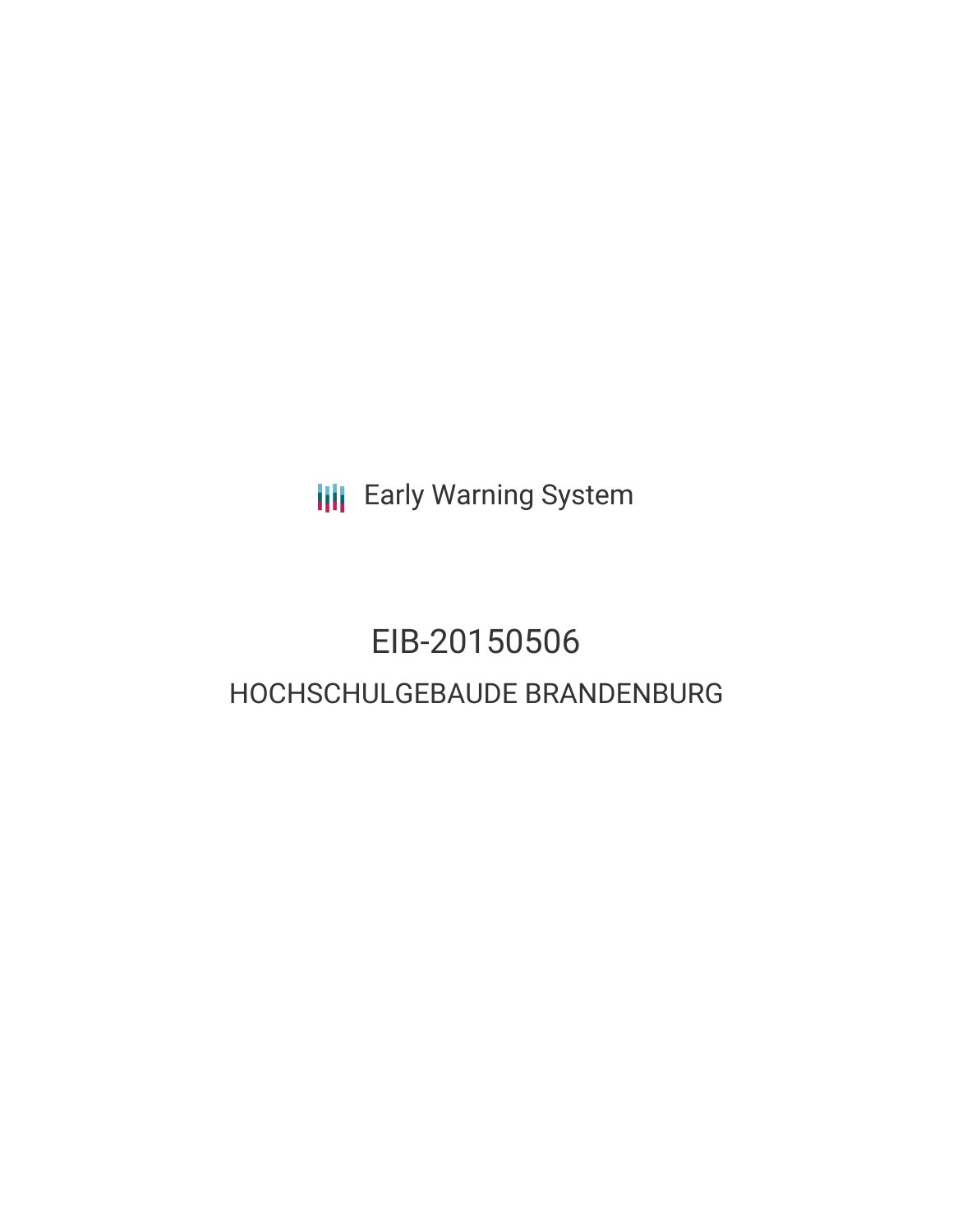

#### **Quick Facts**

| <b>Countries</b>               | Germany                                            |
|--------------------------------|----------------------------------------------------|
| <b>Specific Location</b>       | Brandenburg                                        |
| <b>Financial Institutions</b>  | European Investment Bank (EIB)                     |
| <b>Status</b>                  | Approved                                           |
| <b>Bank Risk Rating</b>        | U                                                  |
| <b>Voting Date</b>             | 2016-05-25                                         |
| <b>Borrower</b>                | LAND BRANDENBURG                                   |
| <b>Sectors</b>                 | Construction, Education and Health, Infrastructure |
| <b>Investment Type(s)</b>      | Loan                                               |
| <b>Investment Amount (USD)</b> | $$78.08$ million                                   |
| <b>Project Cost (USD)</b>      | \$156.16 million                                   |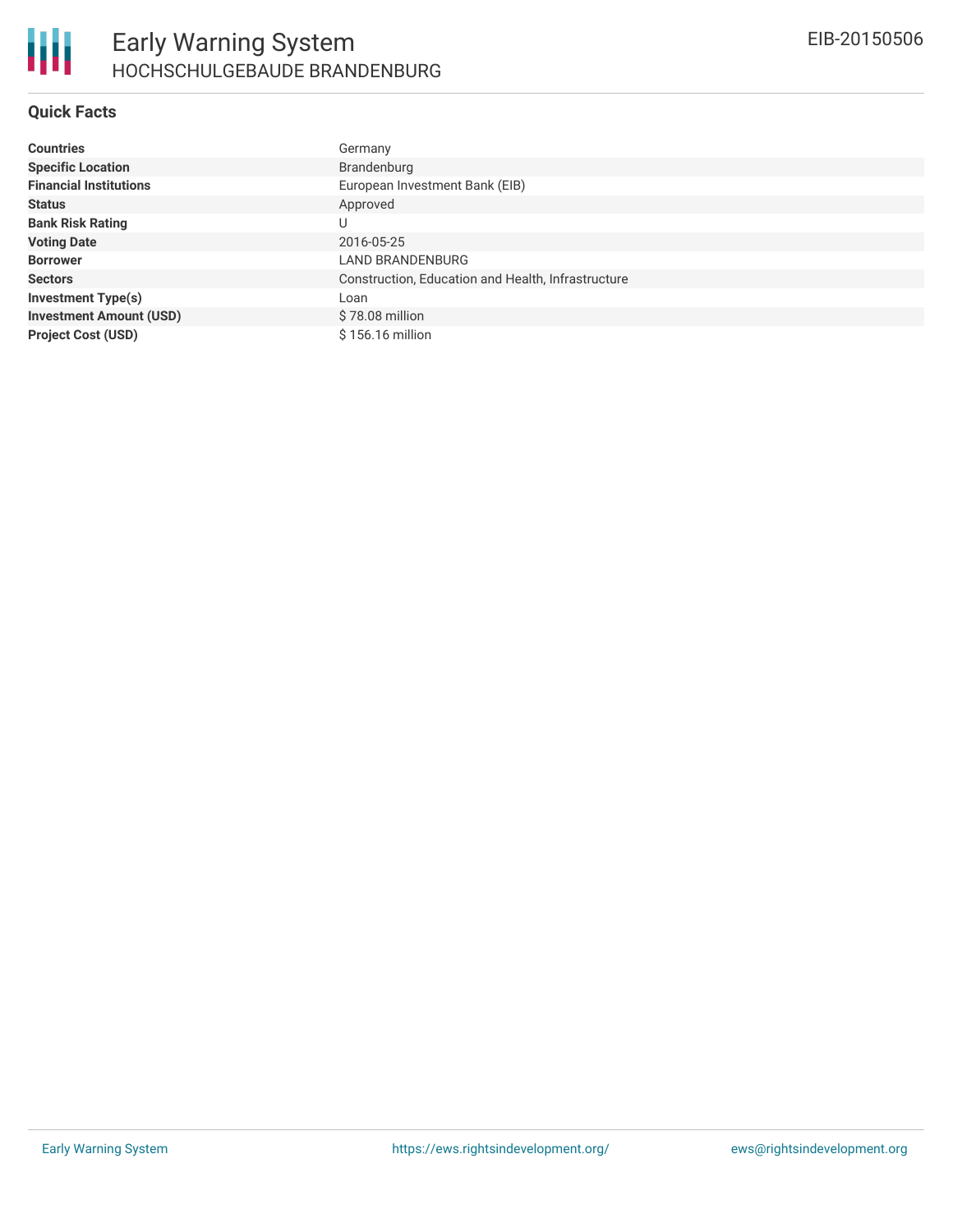

### **Project Description**

This project finances the modernization, construction and rehabilitation of buildings located at public universities and universities of applied sciences in Brandenburg, Germany.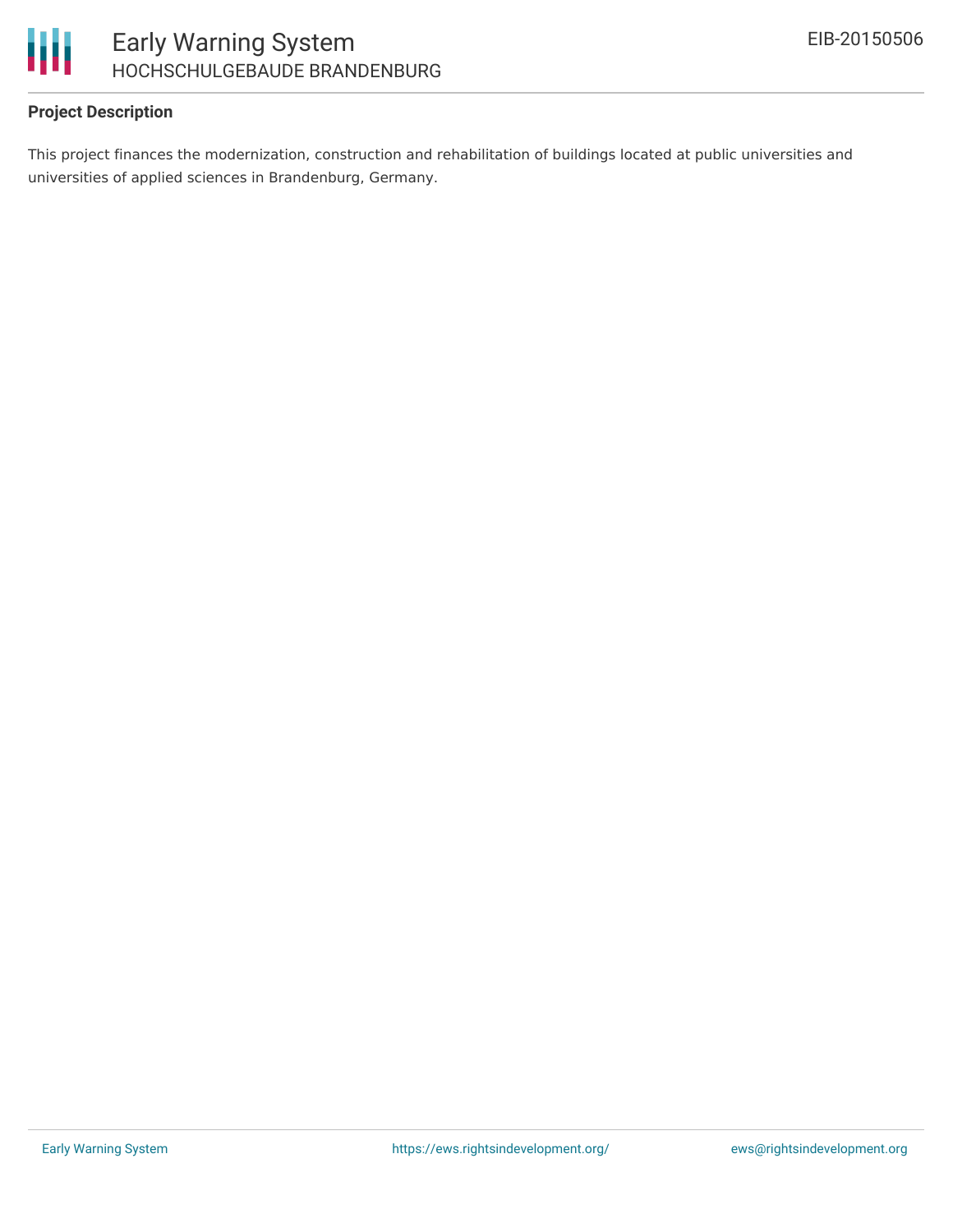

## Early Warning System HOCHSCHULGEBAUDE BRANDENBURG

#### **Investment Description**

European Investment Bank (EIB)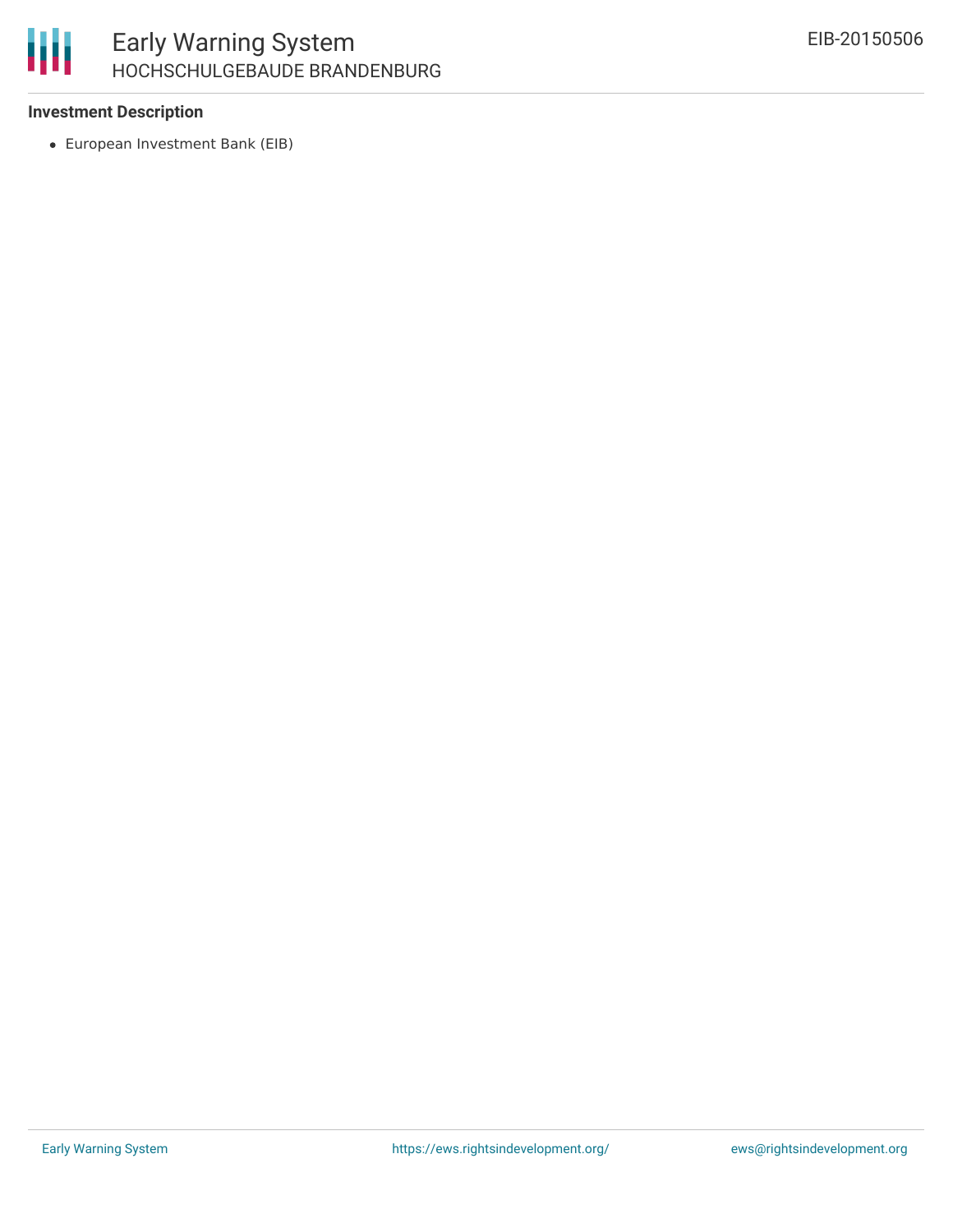

#### **Contact Information**

\*No contacts available\*

#### ACCOUNTABILITY MECHANISM OF EIB

The EIB Complaints Mechanism is designed to facilitate and handle complaints against the EIB by individuals, organizations or corporations affected by EIB activities. When exercising the right to lodge a complaint against the EIB, any member of the public has access to a two-tier procedure, one internal - the Complaints Mechanism Office - and one external - the European Ombudsman. A complaint can be lodged via a written communication addressed to the Secretary General of the EIB, via email to the dedicated email address complaints@eib.org, by completing the online complaint form available at the following address: http://www.eib.org/complaints/form, via fax or delivered directly to the EIB Complaints Mechanism Division, any EIB local representation office or any EIB staff. For further details, check:

http://www.eib.org/attachments/strategies/complaints\_mechanism\_policy\_en.pdf

When dissatisfied with a complaint to the EIB Complaints Mechanism, citizens can then turn towards the European Ombudsman. A memorandum of Understanding has been signed between the EIB and the European Ombudsman establishes that citizens (even outside of the EU if the Ombudsman finds their complaint justified) can turn towards the Ombudsman on issues related to 'maladministration' by the EIB. Note that before going to the Ombudsman, an attempt must be made to resolve the case by contacting the EIB. In addition, the complaint must be made within two years of the date when the facts on which your complaint is based became known to you. You can write to the Ombudsman in any of the languages of the European Union. Additional details, including filing requirements and complaint forms, are available at: http://www.ombudsman.europa.eu/atyourservice/interactiveguide.faces